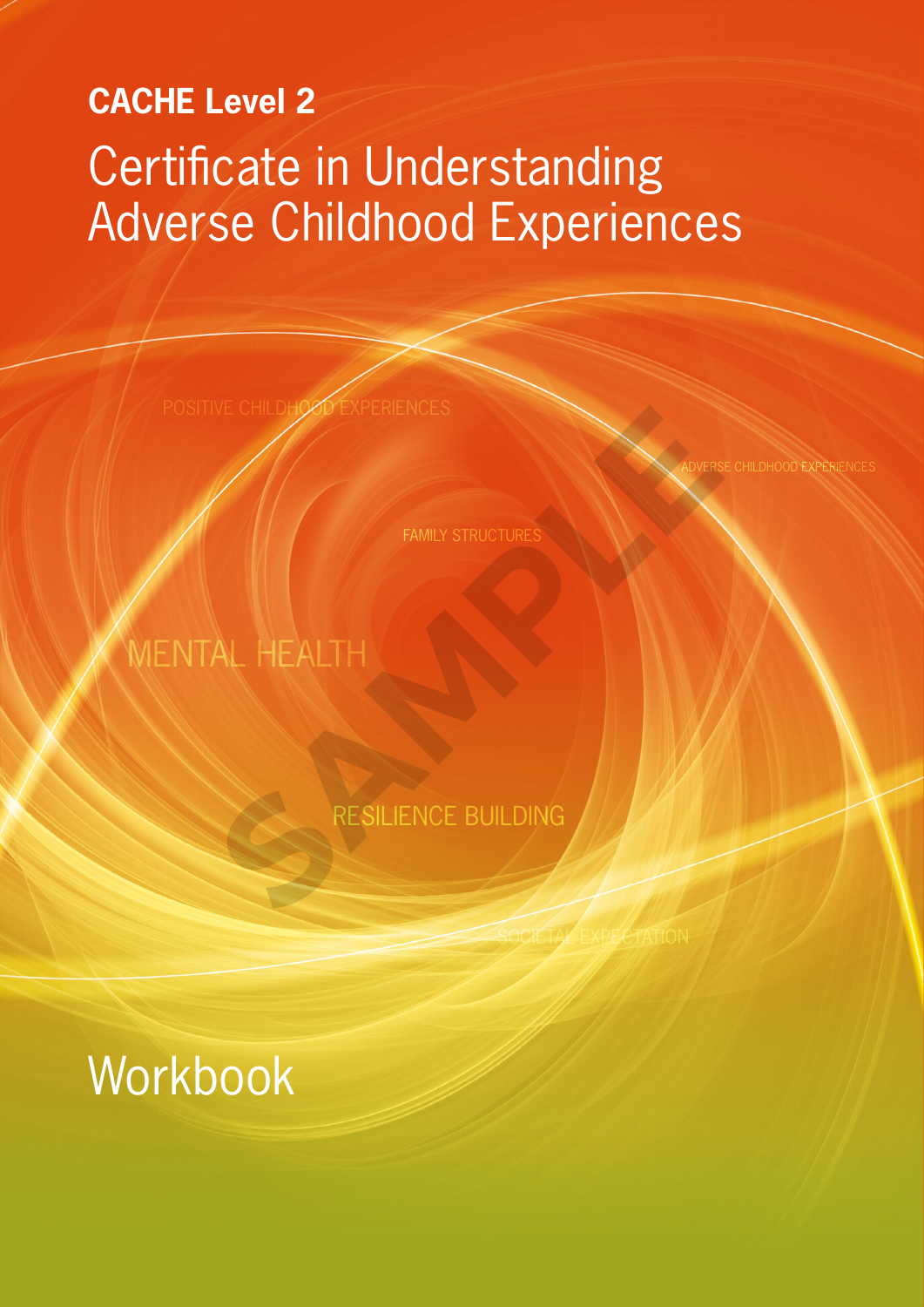# Biological and external factors that may impact development

#### Please read the following as it will help you to answer question 2.

There are a range of biological, personal and external factors that may affect a child or young person's holistic development. The main biological factors include genetics, hormones and sex; personal characteristics include gender identity, sexuality and racial identity; while external factors are those such as family influences, geographical influences and socio-economic status.

# Biological factors

#### **Genetics**

A child's genetics come from their biological parents. Genetics influence the physical characteristics of children including eye and hair colour, height and body shape, and to some extent temperament and intelligence. Genetics may also be responsible for illnesses or diseases that are passed on through the parents or due to genetic disorders.

#### Hormones

Hormones are chemicals that are released into the blood and affect the activity of different parts of the body. They affect development and growth, sexual function and reproductive health, cognitive function and mood, and help the body to absorb nutrients from food and control temperature. **SAMPLE SET ASSEM SET ASSEM SET A SET AND SET A SET ANCRED SET A SET A SET A SET A SET A SET A SET A SET A SET A SET A SET A SET A SET A SET A SET A SET A SET A SET A SET A SET A SET A SET A SET A SET A SET A SET A SET A S** 

#### Sex

Biological sex affects physical growth and development and can be seen in the different physical characteristics of males and females but also in temperament and behaviour. For example, girls tend to mature earlier than boys, and boys' physical structure tends to make them more athletic.

# Personal characteristics

Gender identity, sexuality and racial or cultural identity are other characteristics that may affect development. Effects may be due to the characteristics themselves or to other people's expectations and attitudes. Negative attitudes in relation to personal characteristics may cause anxiety and depression and interfere with a child or young person's intellectual and emotional development.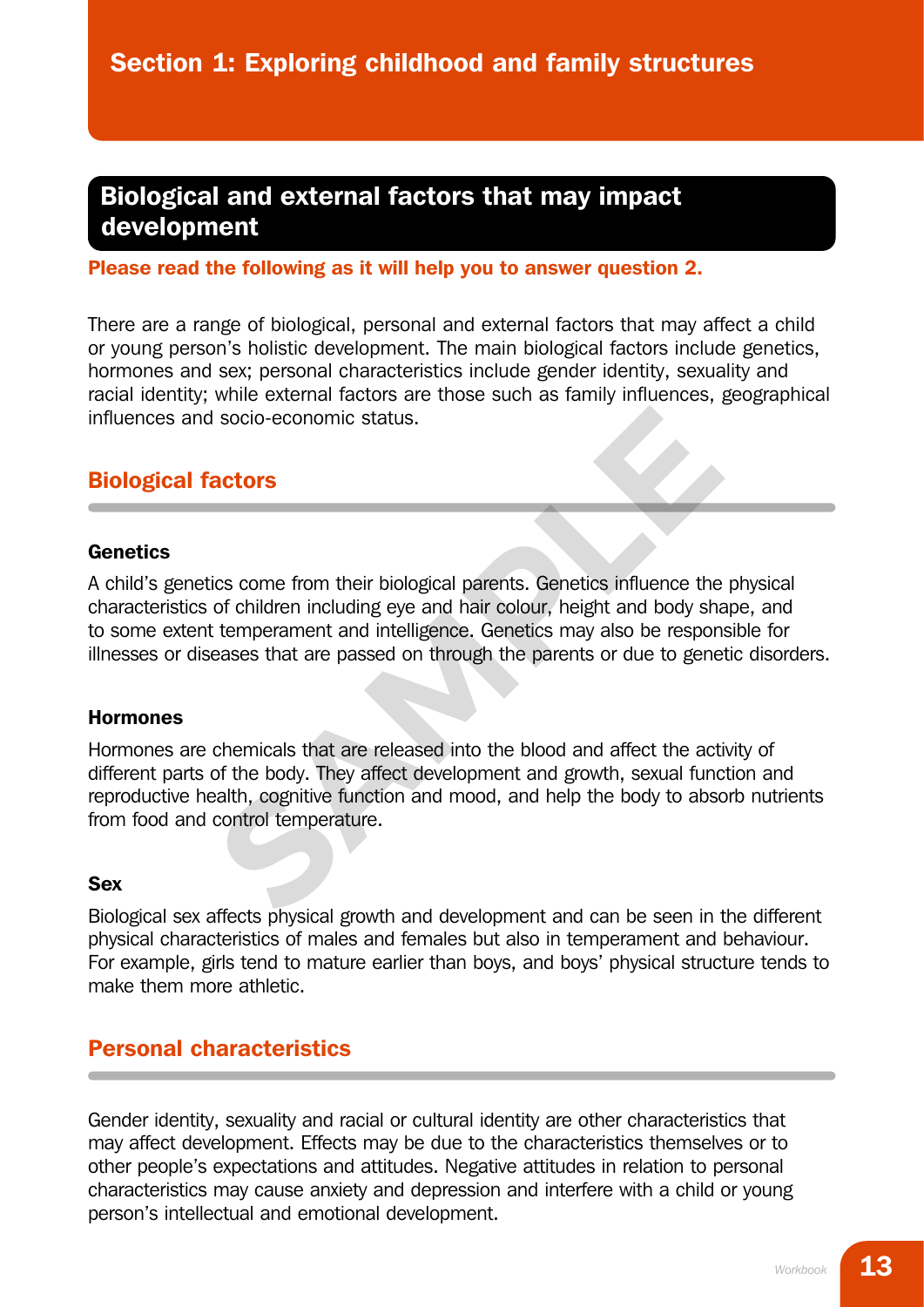#### Jake's story

Jake identifies as a boy, but for the first fifteen years of life was raised as a girl. From being very young, he always remembers being uncomfortable with this. As a teenager, he was anxious and depressed because his image of himself did not fit with other people's expectations of him. Jake was referred to the NHS Gender Identity Development Service and the counselling helped him to explore what he wanted and what he could do to achieve it.

# External factors

#### Family influences

Family influences refers to how the child is raised. Whoever raises the child, they need to be nurtured and protected and the extent to which this happens will affect their growth and development.

#### Geographical influences

Geographical influences are to do with where the child lives. Living in an area that is safe with parks, libraries, community centres, sports centres and organised activities can help to develop a child's interests and talents. The weather conditions may also play a role in the activities and interests the child develops. Good health care support will help them to stay healthy. **CONSERVIES AND ACCEDED SECURITY OF SECURITY OF SAMPLE SECURITY OF SAMPLE AND ACCEDENT ACCEDENT ACCEDENT ACCEDENT ACCEDENT ACCEDENT ACCEDENT ACCEDENT ACCEDENT ACCEDENT ACCEDENT ACCEDENT ACCEDENT ACCEDENT ACCEDENT ACCEDENT** 



#### Socio-economic status

Research shows that socio-economic status can enhance or limit children's opportunities to grow and develop. Poorer families may not have the choice of educational opportunities and are also more likely to experience poor housing conditions, poorer health support and poor nutrition. All of these can impact on a child's development.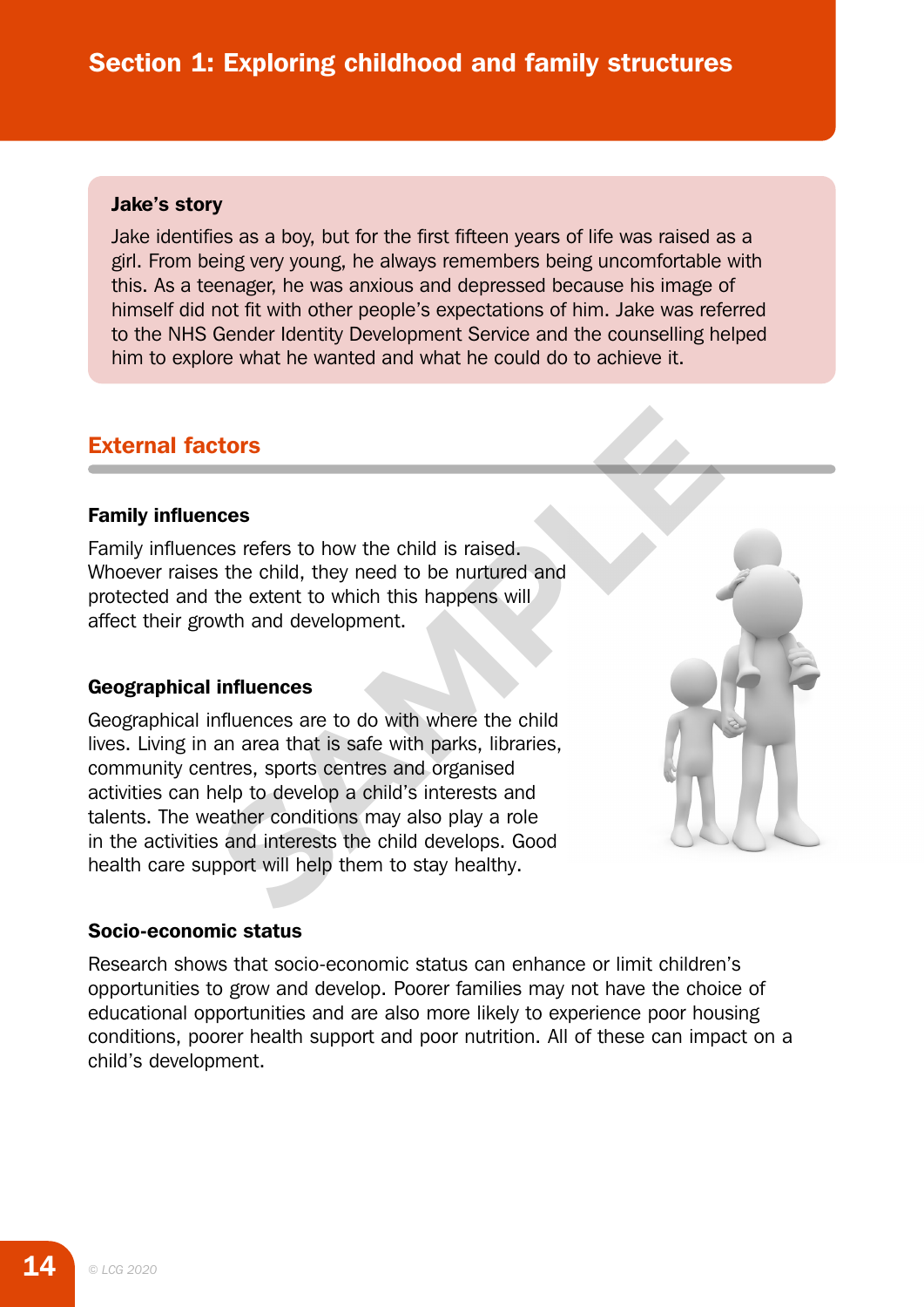Section 1: Exploring childhood and family structures

Knowledge Activity 2: For each of the external factors, comment on one influence on your own life that may have impacted positively or negatively on your growth and development.

#### Family influences:

Geographical influences:

Socio-economic status:

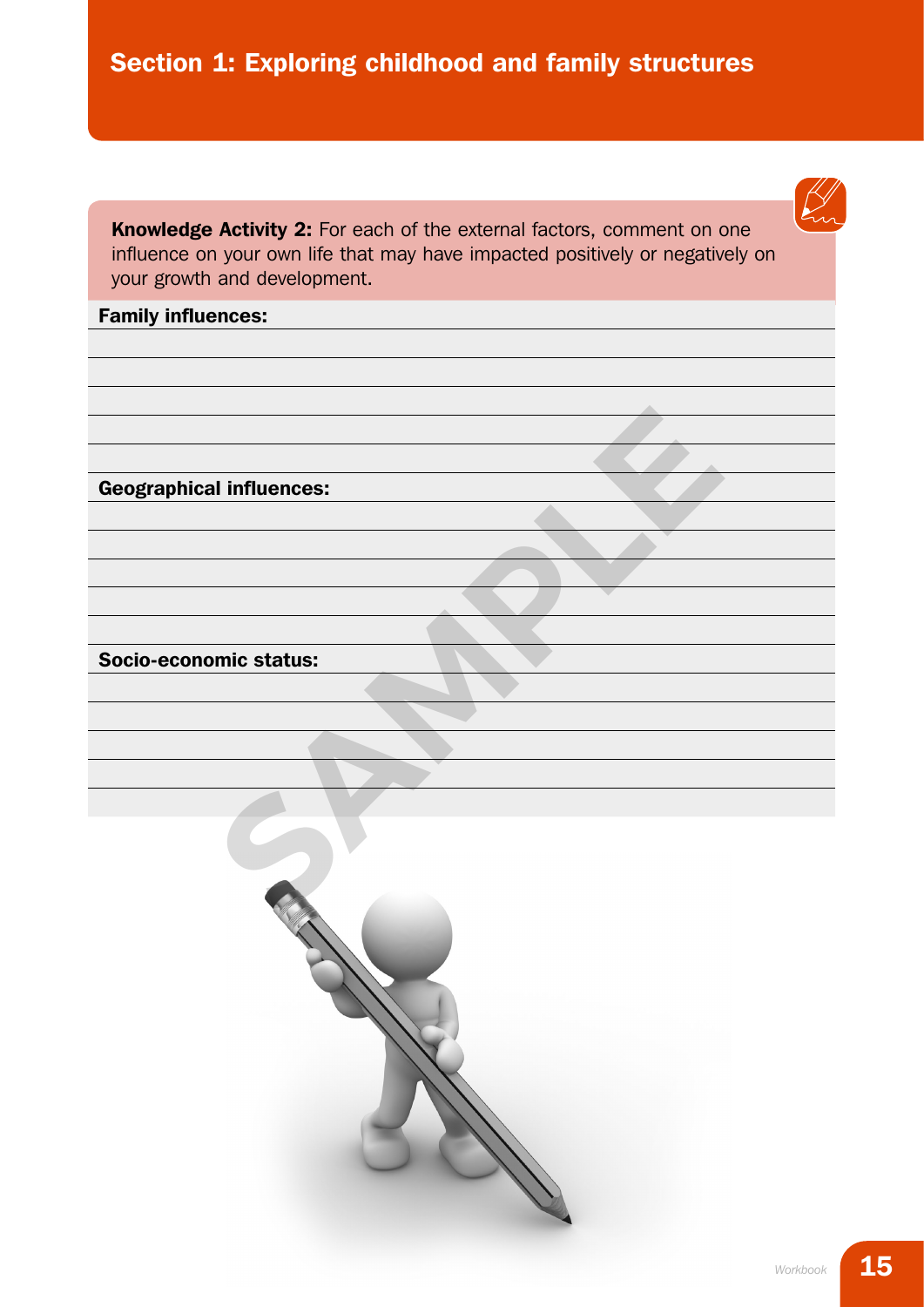# Effects on development of individual needs and circumstances

#### Please read the following as it will help you to answer question 3.

As well as the biological and external factors that may affect a child's development, the individual needs and circumstances of the child must also be considered. All children may face difficulties in their lives, but they will not all be affected in the same way because each child is unique. Individual needs and circumstances include personal characteristics, disabilities and illness and learning difficulties.

For example, all children are curious by nature and will explore the world around them, but some will approach this in a quiet and thoughtful way, while others will be more reckless and take risks to discover new things. While there are recognisable developmental milestones, not all children will move through the different stages in the same way. Some children, for example, may develop their language skills earlier than others, while some may develop better gross motor skills at an earlier age than usual.

#### Freya and Sam's stories

Freya and Sam have both attended a nursery from being babies due to their parents' working. Freya walked very early and spent a lot of time exploring the physical world around her. Sam, who is the same age as Freya, was not walking at fourteen months old and his parents were concerned about this. However, his language skills are far more advanced that most children of his age. Freya was relatively slow in developing language skills. Staff at the nursery believe that Freya's ability in physical exploration has meant she hasn't developed as quickly with language skills, and that Sam's advanced language skills have meant that he hasn't felt the need to explore the physical world as much. Staff do not see these as issues developmentally as they believe that child development needs to be looked at holistically and that every child is different. They are confident that Freya and Sam will develop all the skills they need within an appropriate time frame. acteristics, disabilities and illness and learning difficulties.<br>
All children are curious by nature and will explore the world are<br>
all children are curious by nature and will explore the world are<br>
and take risks to disc

The case study illustrates that children may develop at different rates in different areas and the difficulties of comparing the development of different children. In both Sam and Freya's cases there is probably little cause for concern as they are developing normally in every other way. This shows the importance of looking at development in a more holistic way.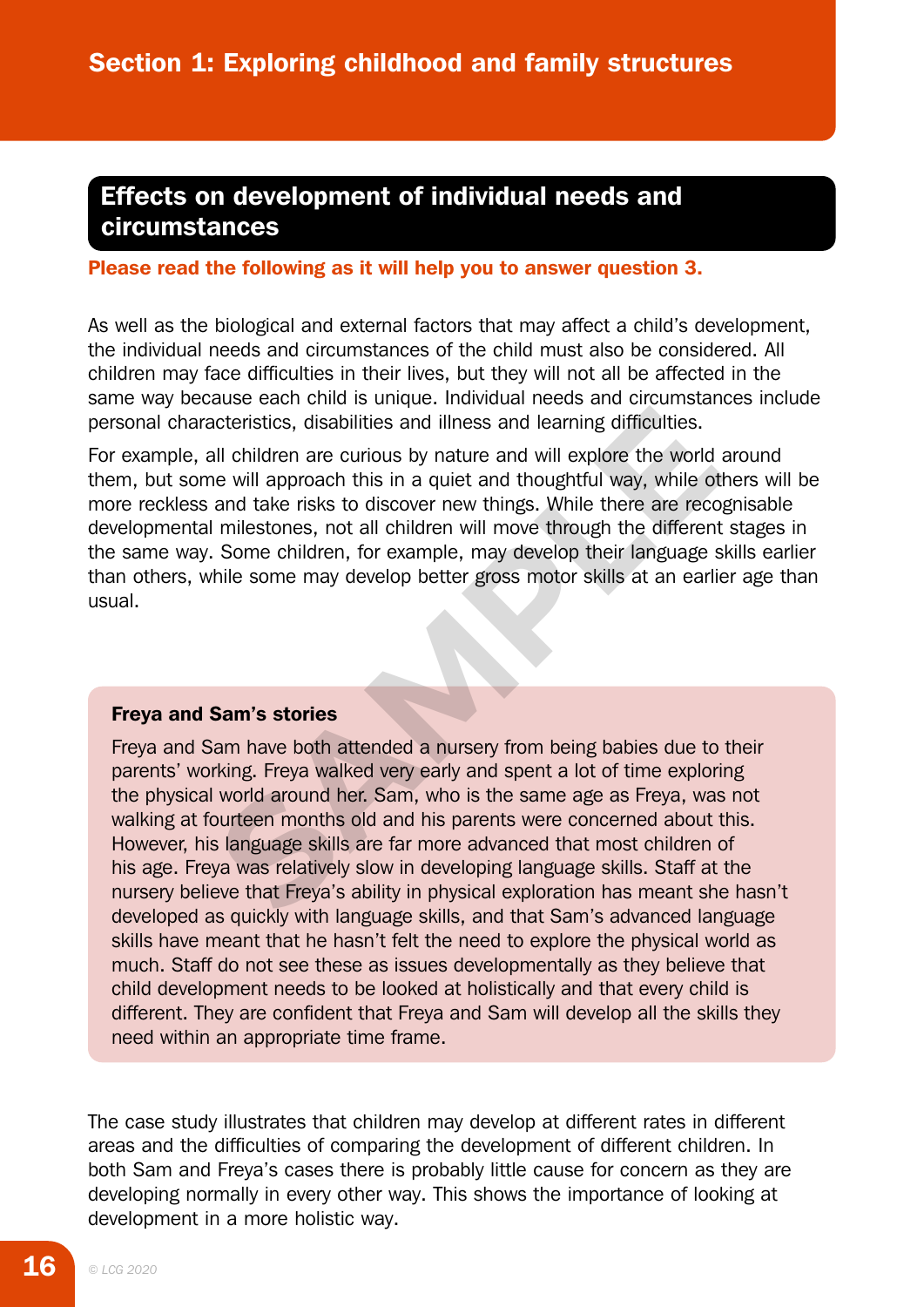Disabilities and illness can impact on the development of a child. For example, a child who does not have full physical movement and is in a wheelchair may not be able to take part in physical play activities with other children. This may affect the child developing any level of gross or fine motor skill even taking account of their disability. A child who has asthma may not be able to take part in active games and sport resulting in them missing opportunities to develop social skills. Any child with a chronic illness who frequently misses school will also miss out on opportunities to develop alongside their peers.

Learning difficulties may affect a child's development. For example, dyslexia may affect their reading and written language skills; developmental co-ordination disorder (formerly known as dyspraxia) can affect the development of gross and fine motor skills. However, such difficulties can also affect social and emotional development as children may feel different or left out. So, learning difficulties may have developmental impacts beyond the obvious challenges that their difficulties present.

Socio-economic factors can affect a child's development. Social inequality can lead to poor nutrition, which may have an effect on children's physical growth. Living in deprived areas in poor housing can lead to physical health issues. It can also lead to mental health issues where the child does not feel safe or secure because of the area in which they live. Where a child is neglected or abused, this can also impact on mental and emotional development and well-being. raxia) can affect the development of gross and fine motor skills<br>
is can also affect social and emotional development as childrer<br>
out. So, learning difficulties may have developmental impacts<br>
ges that their difficulties

# Indicators of positive and negative childhood experiences

Please read the following as it will help you to answer questions 4 and 5.

Research shows that early childhood experiences can have implications for mental and physical health and well-being and for development and achievement, lasting even into adulthood. Measures of health, educational achievement, and the rate of child growth and development can act as indicators of positive and negative childhood experience. Children with more positive life experiences, for example, are more likely to be happy and healthy and meet development and academic targets.

Indicators of positive childhood experiences might include:

- Good physical and mental health. This includes having no serious physical or mental illness or disability, and having good general well-being and self esteem.
- A healthy lifestyle including healthy eating and exercise, and an understanding of the importance of taking care of their health.
- Achieving their potential academically, gaining qualifications and having a positive attitude towards education.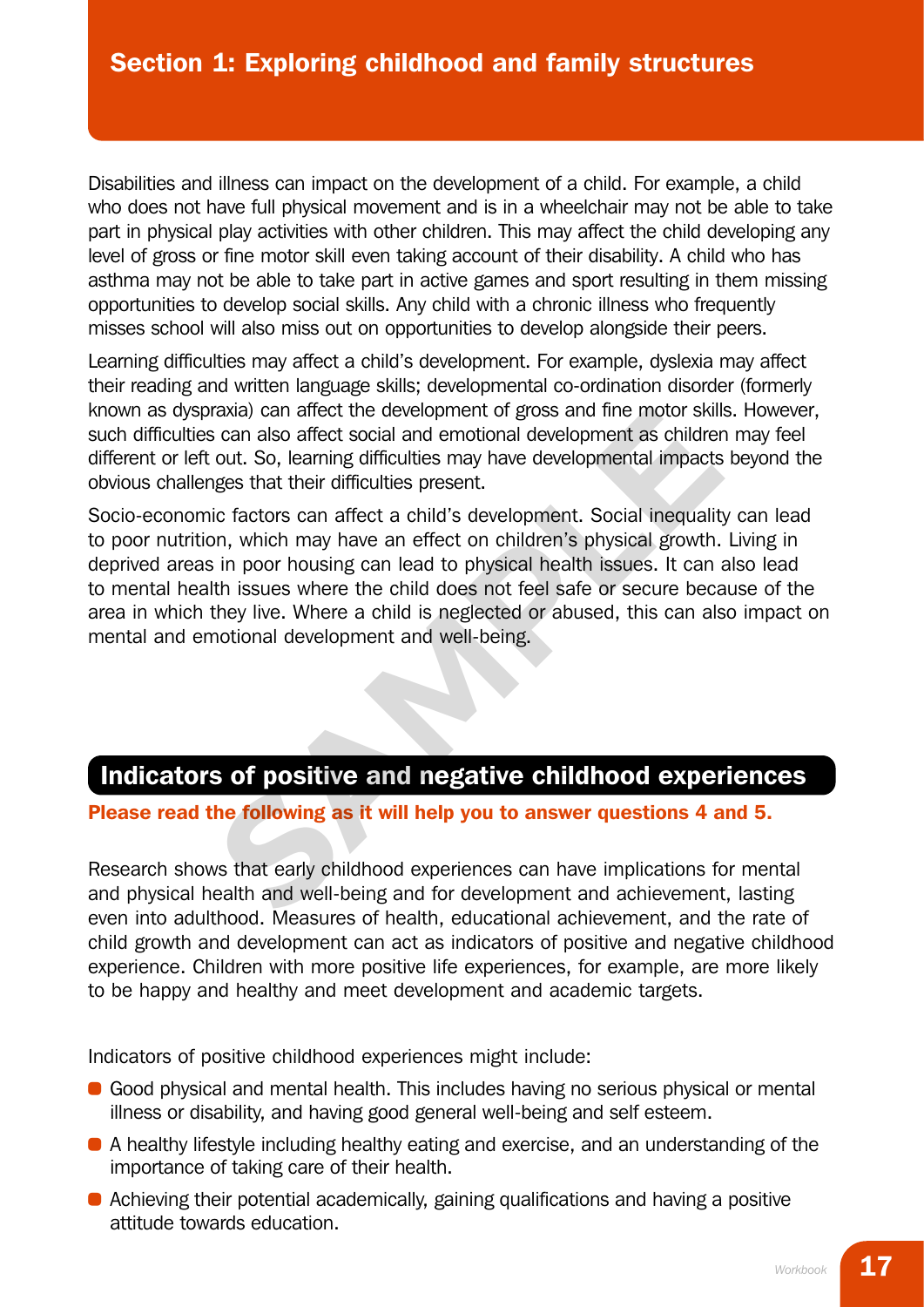- Being secure in relationships and having the ability to form positive relationships with others around them. This includes family relationships and relationships outside the family with teachers, peers etc.
- Achieving developmental and growth milestones within the expected age range.
- Having self-confidence, for example confidence in approaching new and different situations.
- Having resilience to deal with setbacks and problems and having the ability to 'bounce back'.
- **•** Being well cared for and loved by parents or guardians and family.

Indicators of negative childhood experiences might include:

- Poor physical and mental health. This may include general poor health, serious illness or disability.
- Poor lifestyle choices such as a poor diet and minimal exercise and a general lack of self-care.
- A negative attitude towards education and poor attendance at school, probably resulting in a lack of educational achievement.
- An inability to develop and maintain healthy relationships with family, peers and others such as teachers.
- Failure to achieve expected growth and developmental milestones within the usual expected age ranges. rated for and loved by parents of guadualis and family.<br>
Legative childhood experiences might include:<br>
Il and mental health. This may include general poor health, se<br>
a choices such as a poor diet and minimal exercise and
- Lack of self-confidence and poor self-esteem, possibly indicated by a lack of social connections and poor self-care.
- An inability to deal with difficult situations, potentially resulting in avoidance or challenging behaviour.
- Signs of anxiety and stress such as nervousness and tiredness indicating lack of sleep.
- A suspicion of authority, possibly resulting in defiant behaviour.
- Poor family structure or family breakdown.
- Evidence of domestic violence, neglect or abuse.
- **•** Sick or disabled parent meaning that the child becomes a carer.

It is important to appreciate that these are possible indicators of positive and negative childhood experience. Where they are present, they may indicate that a child's experiences of life are positive or negative, but this is not certain.